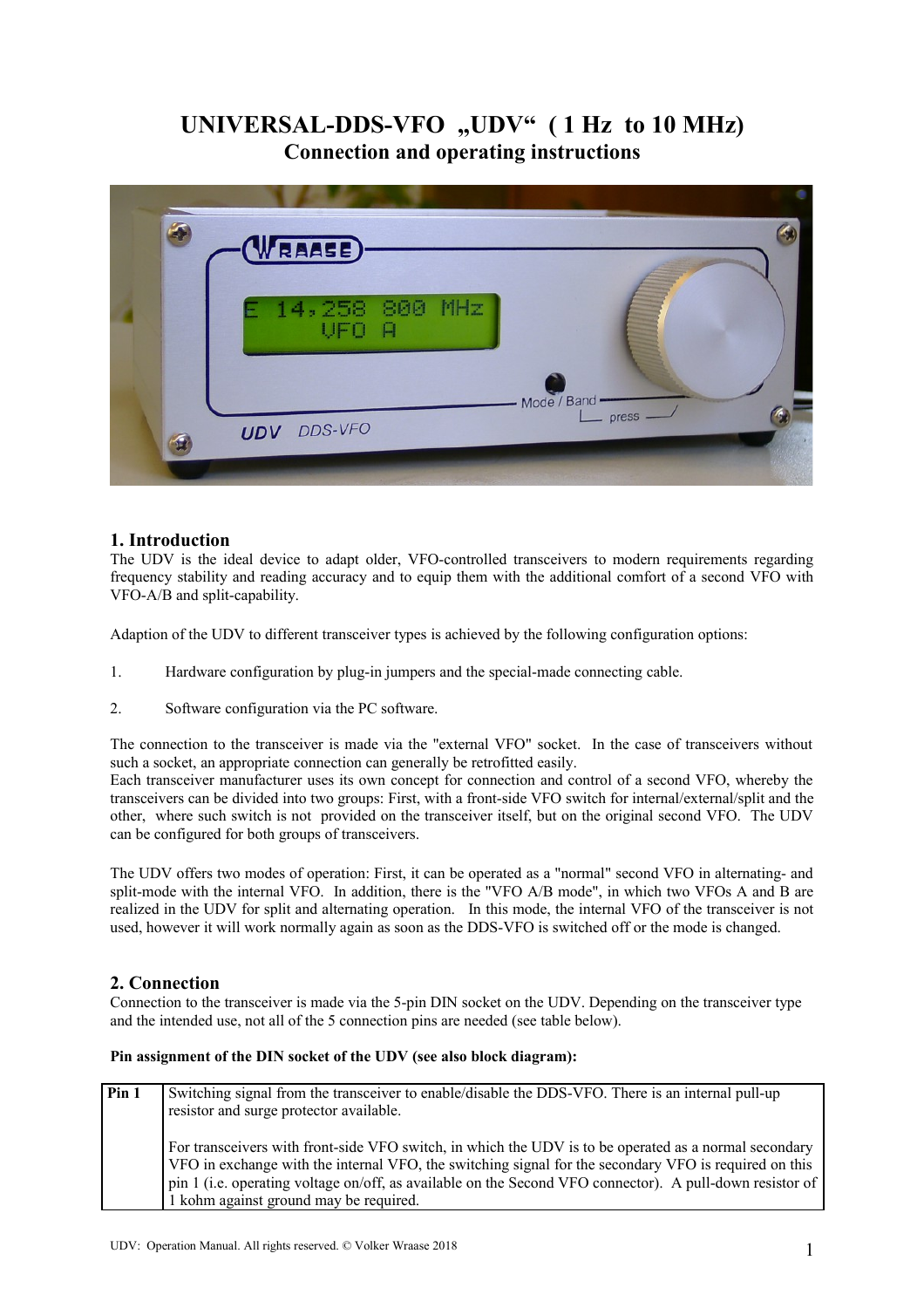|                  | In case that the transceiver does not have a front-side VFO switch (or it has one, but it shall not be<br>used, like in VFO A/B mode), the PTT signal of the transceiver is connected to this pin 1. Normally the<br>PTT signal will go to ground level when in transmit. The UDV will, however, also accept a reversed<br>signal, which goes to Earth when in receive mode. In this case, the checkbox " $PTT = > GND$ " must be<br>disabled in the configuration software (in the box "VFO $+$ Split Configuration"). |  |  |  |  |
|------------------|-------------------------------------------------------------------------------------------------------------------------------------------------------------------------------------------------------------------------------------------------------------------------------------------------------------------------------------------------------------------------------------------------------------------------------------------------------------------------------------------------------------------------|--|--|--|--|
| Pin <sub>2</sub> | Ground                                                                                                                                                                                                                                                                                                                                                                                                                                                                                                                  |  |  |  |  |
| Pin 3            | <b>UDV RF Output</b>                                                                                                                                                                                                                                                                                                                                                                                                                                                                                                    |  |  |  |  |
| Pin $4/5$        | Relay contact, which is programmable as an opener or a closer via the bridge Plug J 4.                                                                                                                                                                                                                                                                                                                                                                                                                                  |  |  |  |  |
|                  | These contacts are not needed for transceivers with front-side VFO switch,                                                                                                                                                                                                                                                                                                                                                                                                                                              |  |  |  |  |
|                  | For transceivers without front-side VFO switches, these contacts are used to switch the internal VFO on<br>and off (e.g. for Kennwood devices TS-510/515/520/820/830 and Drake TR-7). Even if alternate- or<br>split-mode with the internal VFO of the transceiver is not desired, it is useful to use these contacts, so<br>that the internal VFO can automatically resume its operation when switching off the DDS VFO.                                                                                               |  |  |  |  |

# **2.1. Connecting cable for transceivers with front-side VFO switch**

Wiring of the cable differs depending on whether the UDV is to be operated as a normal secondary VFO, alternating with the internal VFO (case 1) or in VFO A/B- mode when the internal VFO is switched off (case 2 ).

### **2.1.1 Case 1: The UDV is used as a normal secondary VFO in exchange with the internal:**

Pin 1 of the DIN socket is connected to the VFO-switching signal of the transceiver, which is available on the EXT-VFO socket of the transceiver (normally: operating voltage on/off). A pull-down resistor of 1 kOhm may have to be installed against ground.

The UDV is configured via the PC software in the box "VFO + Split Configuration" as "TRX controlled split". If the above VFO-switching signal of the transceiver is inverse, this can be compensated by activating the box " $PTT = \geq GND$ ". The correct function can be checked in the display: With the transceiver-switch in position "internal VFO" the display  $(2<sup>nd</sup>$  line) must indicate "Trx-Ctr: DDS Off". When switching to ext. VFO it must change to" Trx-Ctr: DDS on **".**

### **2.1.2 Case 2: The UDV is operated with the two VFOs A/B, the internal VFO of the TRX is switched off:**

The transceivers VFO switch is always set to "ext". The UDV is configured for 2 VFOs A/B mode either via the PC software (in the box "VFO + Split Configuration") or by key-selection directly on the UDV after switching it on (only possible in the time slot as long as "Change mode?" is displayed).

If the transceiver switches the PTT signal to ground potential during transmission, the "PTT=>GND" box must be active, otherwise it must be deactivated. "Transmitting B" must appear in the second display-line when transmitting in split-mode (A always acts as receive-VFO and B as transmit-VFO).

### Important: The front-side VFO switch on the transceiver must alwas be kept in the "ext. position, as long **as the DDS-VFO is connected and switched on. Otherwise there is a risk that both VFOs work simultaneously and you may be transmitting on to 2 frequencies at the same time!**

Note: If you want to switch between the two above mentioned operating modes (see 2.1.1 and 2.1.2), you have to change the connection cable respectively, or a cable with a small switch must be prepared, so that both modes are covered with one cable.

# **2.2. Connecting cable for transceivers without front-side VFO switch**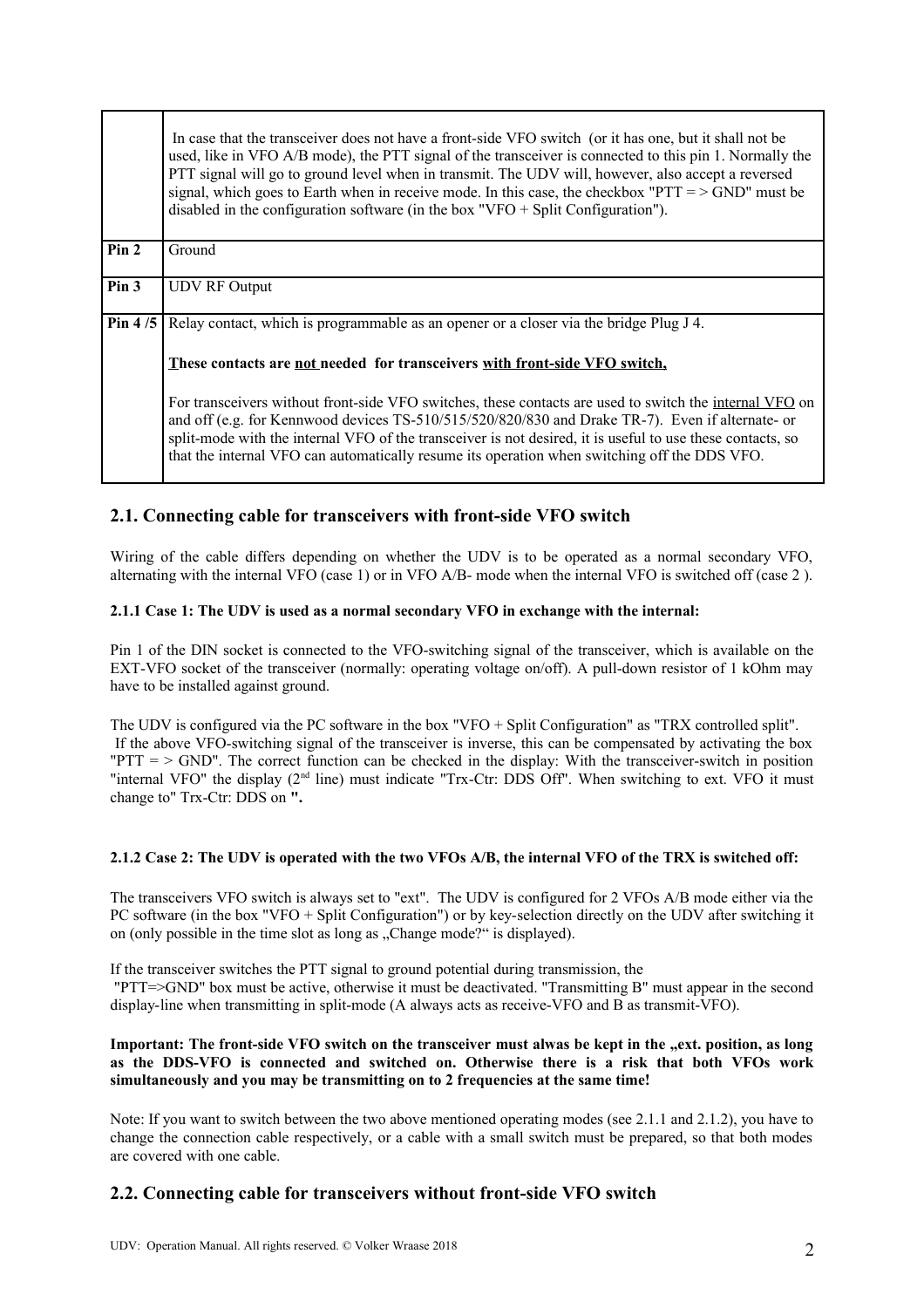DIN socket PIN 1 will be connected to the PTT signal. If "PTT" is not available on the "ext VFO" socket, it is led out elsewhere ("aux" socket?). The UDV must know if the PTT-signal goes to ground potential (normal situation) or not. Check or uncheck the "PTT  $=$  > GND" box in the configuration software accordingly.

 The relay contact, which is carried out via the DIN socket pins 4 and 5, switches the internal VFO of the transceiver on and off. The corresponding connections should be available on the "ext.-VFO" socket of the transceiver. In order to meet all variants, the relay contact can be configured as a closer or opener via the bridge (jumper) plug J4 in the UDV. The cable can be used unchanged for the two modes "DDS + TRX-VFO" (see 2.2.1) and "VFO A/B-mode" (see 2.2.2).

#### **2.2.1 The UDV is used as a normal second VFO (alternating with the internal):**

The UDV is configured via the PC software in the box "VFO + Split Configuration" as "DDS + Trx VFO". Three modes can be selected with the front panel key on the UDV:

(1) on, (2) DDS VFO Off, (3) Split-> TX: DDS

**When transmitting in Split mode, the display will change to "transmitting DDS". Should such text appear when the transceiver is in receive-mode, the polarity of the PTT signal is set incorrectly at PTT = > Gnd.**

#### **2.2.2 The UDV is operated with the two VFOs A/B, the internal VFO of the TRX is switched off:**

The UDV is configured for 2 VFOs A/B mode (either via the PC software in the box "VFO + Split Configuration" or by the possible selection directly on the device after switching on.

With the button on the UDV three modes can be selected (at any time): (1) VFO A, (2) VFO B, (3) Split-> TX: DDS

**When transmitting in Split mode, the display will change to "transmitting DDS".** 

**Should such text appear when the transceiver is in receive-mode, the polarity of the PTT signal is set incorrectly at PTT = > Gnd.**

Note on the PTT signal, if the same PTT port that operates the DDS-VFO is also used to switch a linear power amplifier:

There are tube power amplifiers, in which a negative blocking voltage of approx. 150V is switched to ground through the PTT contact. Such high voltage could damage the UDV. Since the PTT relais in the transceiver usually has a double pole contact, you can just use the opposite contact for safety, which then switches to ground at reception. The UDV can be configured by software for this: "PTT = > GND" box unchecked. For many older Kenwood devices, this connection is on pin 3 of the "remote" jack.

Wiring examples for connection cables to specific transceiver types are in the appendix.

### **3. Hardware configuration using the jumpers**

The following illustration of the rear panel and the table below shows the configuration possibilities of the three jumper arrangements that can be reached at the rear of the unit. The arrangement is from left to right: J1, J2, J3, pins each 1, 2, 3.

| <b>Configuration</b>                            |         |                          | IJ      |
|-------------------------------------------------|---------|--------------------------|---------|
| DDS-output without amplifier und without filter | 1-2     |                          | $2 - 3$ |
| DDS- output with amplifier, but without filter  | $12-2$  |                          | $2 - 3$ |
| DDS-output with amplifier und with filter       | $2 - 3$ | $\overline{\phantom{0}}$ |         |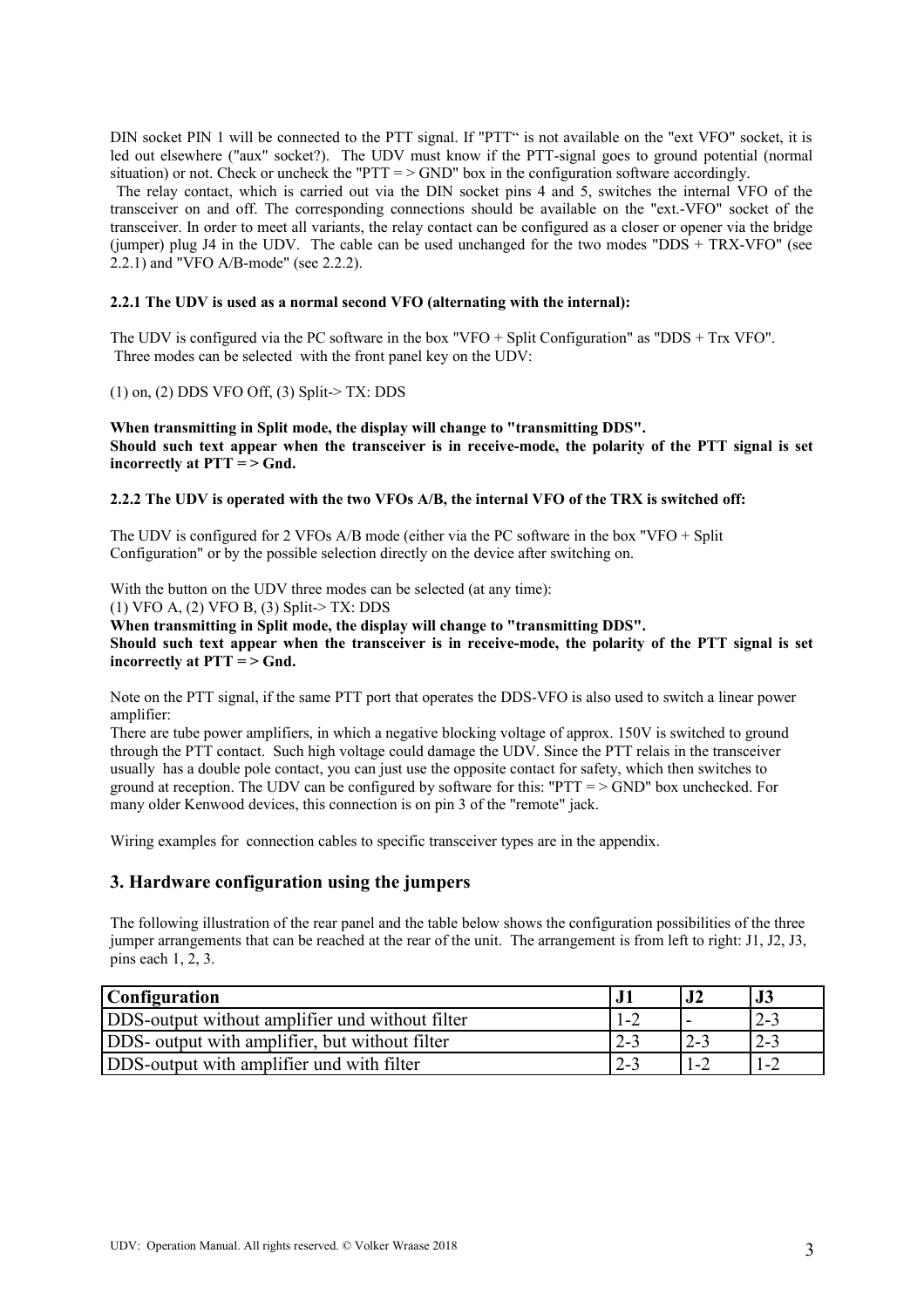

In the configuration "amplifier + Band pass Filter" You are always on the safe side, but should set the output level as low as possible. The best way to find the right value is to turn the transceiver on (tune) and carefully increase the level until the saturation (maximum transmitting power) is just being reached.

Operation without amplifier and without band pass filter offers the lowest output level variation over the full frequency range and low harmonics and is therefore optimal for the use of the device as a universal sine wave generator from 1 Hz to 10 MHz. If a higher output level is desired for this purpose, the 20dB amplifier can be switched on, but the harmonic content increases slightly.

Jumper bridge J4 can only be accessed with the cover of the unit being opened. It configures the relay contact available at pins 4 and 5 of the DIN socket, either as a closer or opener. J4/1-2 Connected, 2-3 open: closing, i.e. relay contact closed when DDS-VFO is active, J4/1-2 Open, 2-3 connected: opener, i.e. relay contact opened when DDS-VFO is active.

### **4. Operation of the device**

All operating functions are realized by the tuning knob and the button. Pressing down the tuning knob results in an additional switching function.

Turning the rotary knob: Frequency variation. There are fixed increments of 1 Hz, 10 Hz, 100 Hz, 1 kHz, 10 KHz and an "automatic" mode, where the steps automatically adjust to the speed of knob rotation. After switching on the UDV, the "automatic" mode is initially active. Pressing down the rotary knob and turning it at the same time (left / right): Changing the frequency step.

Pressing the button: Depending on the mode, you can switch between VFOs A and B and split mode or switch from transceiver VFO to UDV and split mode.

Pressing the button while keeping the knob pressed down at the same time: Range changeover A ... K.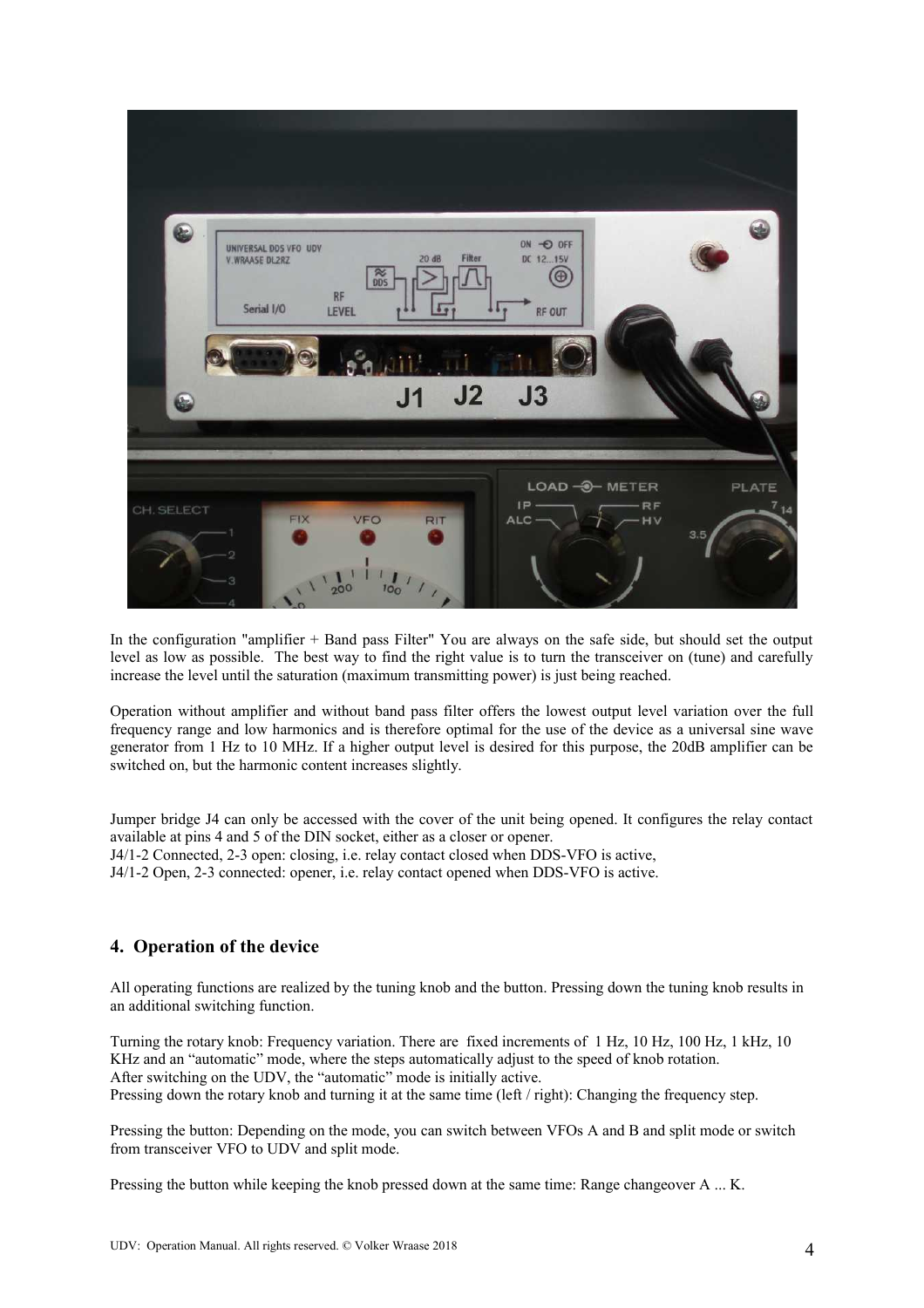After switching power on, it is possible to change the general mode on the button (as long as "Change Mode?" is displayed). The possible modes are: (1) transceiver internal VFO alternating with the UDV VFO. (2) Operation of the two UDV VFOs without that of the transceiver. In addition, the mode can be switched at any time using the PC software.

When the UDV is switched off, the currently set values (frequency, range, mode) are automatically saved and loaded again the next time the device is switched on.

# **4. The Windows PC program "DDS.EXE", structure and operation**

| R DL2RZ DDS-VFO Configuration & Control                                                                                                                                                                                                                                                                                                                                                                                                                                                                                                                                                                                                       | $ \Box$ $\times$                                                                                                                                                                                                                                                                                                                                                                                                                                                                                                                                                                                                                  |
|-----------------------------------------------------------------------------------------------------------------------------------------------------------------------------------------------------------------------------------------------------------------------------------------------------------------------------------------------------------------------------------------------------------------------------------------------------------------------------------------------------------------------------------------------------------------------------------------------------------------------------------------------|-----------------------------------------------------------------------------------------------------------------------------------------------------------------------------------------------------------------------------------------------------------------------------------------------------------------------------------------------------------------------------------------------------------------------------------------------------------------------------------------------------------------------------------------------------------------------------------------------------------------------------------|
| 05.000.000 Hz<br>TRUE FREQUENCY OF DDS ONLY SHOWN WHEN BAND = 0                                                                                                                                                                                                                                                                                                                                                                                                                                                                                                                                                                               | EEPROM LOADING FUNCTIONS<br>DDS-Clock Fine Tuning<br>CORRECTION VALUES A->K<br>0<br><- Send<br>Write to EEPROM<br>Subtract<br>Range: 0 255                                                                                                                                                                                                                                                                                                                                                                                                                                                                                        |
| Fixed Frequencies + Scanning<br>BAND:<br>$\overline{0}$<br>Speed (ms):<br>2000<br>Scan Selection<br>100 < 10000<br><b>DOWN</b><br>UP<br>Enter DDS frequency in Hertz<br>BAND AK<br>$\overline{0}$<br>п<br>0 <sub>0</sub><br>O<br>C<br>Select COM Port-<br>$\mathbf{0}$<br>п<br>$\Omega$<br>г<br>C<br>о<br>$C$ COM1<br>$\overline{0}$<br>п<br>$\overline{0}$<br>C<br>O<br>г<br>$C$ COM2<br>$\overline{0}$<br>г<br>$\Omega$<br>г<br>C<br>O<br>$\degree$ COM3<br>$\overline{0}$<br>$\mathbf{0}$<br>C<br>Е<br>O<br>г<br>$C$ COM4<br>5000000<br>ENTRY / DISPLAY of DDS true frequency:<br>Hz.<br>$-$ OK $ $<br>the contract of the contract of the | $\overline{0}$<br>г<br>A:160m-Band<br>VFO + SPLIT-Configuration-<br>$\overline{0}$<br>B: 80m-Band<br>г<br>C DDS + TRX VFO<br>$\overline{0}$<br>C: 40m-Band<br>п<br>C 2 VFOs A/B Mode<br>C TRX controlled Split<br>D: 30m-Band<br>0.<br>П<br>$\Box$ PTT => GND<br>$\overline{0}$<br>E: 20m-Band<br>п<br>Send above Configuration<br>г<br>0<br>F: 17m-Band<br>$\vert 0 \vert$<br>п<br>G: 15m-Band<br>EEPROM Data I/O<br>$\overline{0}$<br>H: 12m-Band<br>п<br>Read from VFO<br>$\overline{0}$<br>I:10m-Band A<br>п<br>Read from File<br>$\overline{0}$<br>J:10m-Band B<br>п<br>Store to File<br>$\overline{0}$<br>г<br>K:10m-Band C |
| the contract of the contract of the con-                                                                                                                                                                                                                                                                                                                                                                                                                                                                                                                                                                                                      | Correction-Value 0 < 40 000 000<br>Calculate Corr, Values<br>Enter VFO@ 7.0 MHz<br>Minimum Frequency:                                                                                                                                                                                                                                                                                                                                                                                                                                                                                                                             |
| Frequency Tuning<br>Set Tuning Stepsize<br>$C$ 100 Hz<br>$C$ 1 Hz<br>$C$ 25 kHz $C$ 1 kHz<br>$C$ 500 Hz<br>Exit<br>Cancel<br>© Volker WRAASE, DL2RZ, D-24161 Altenholz. www.wraase.de                                                                                                                                                                                                                                                                                                                                                                                                                                                         | 5500000<br>$10000$ Hz<br>Hz<br><-- Send Min.<br>Maximum Frequency:<br>$\nabla$ VFO invers<br>10000000 Hz<br><-- Send Max.<br>Calculate<br>[ Max / min for manual tuning ]                                                                                                                                                                                                                                                                                                                                                                                                                                                         |

DDS.EXE does not need a special installation, it is immediately available. It's best to copy it to your hard drive and create a link to the desktop.

In the "Select COM Port" area, select the COM port which the UDV is connected to.

# **5.1 Entering the parameters in the box "EEPROM LOADING FUNCTIONS"**

The firmware allows to display actual DDS output frequency from 0 to 10 MHz, so that the VFO can be used as a universal sine signal generator with +/- 1 Hz resolution.

When being used as transceiver-vfo, however, it should show the real operating frequency of the transceiver.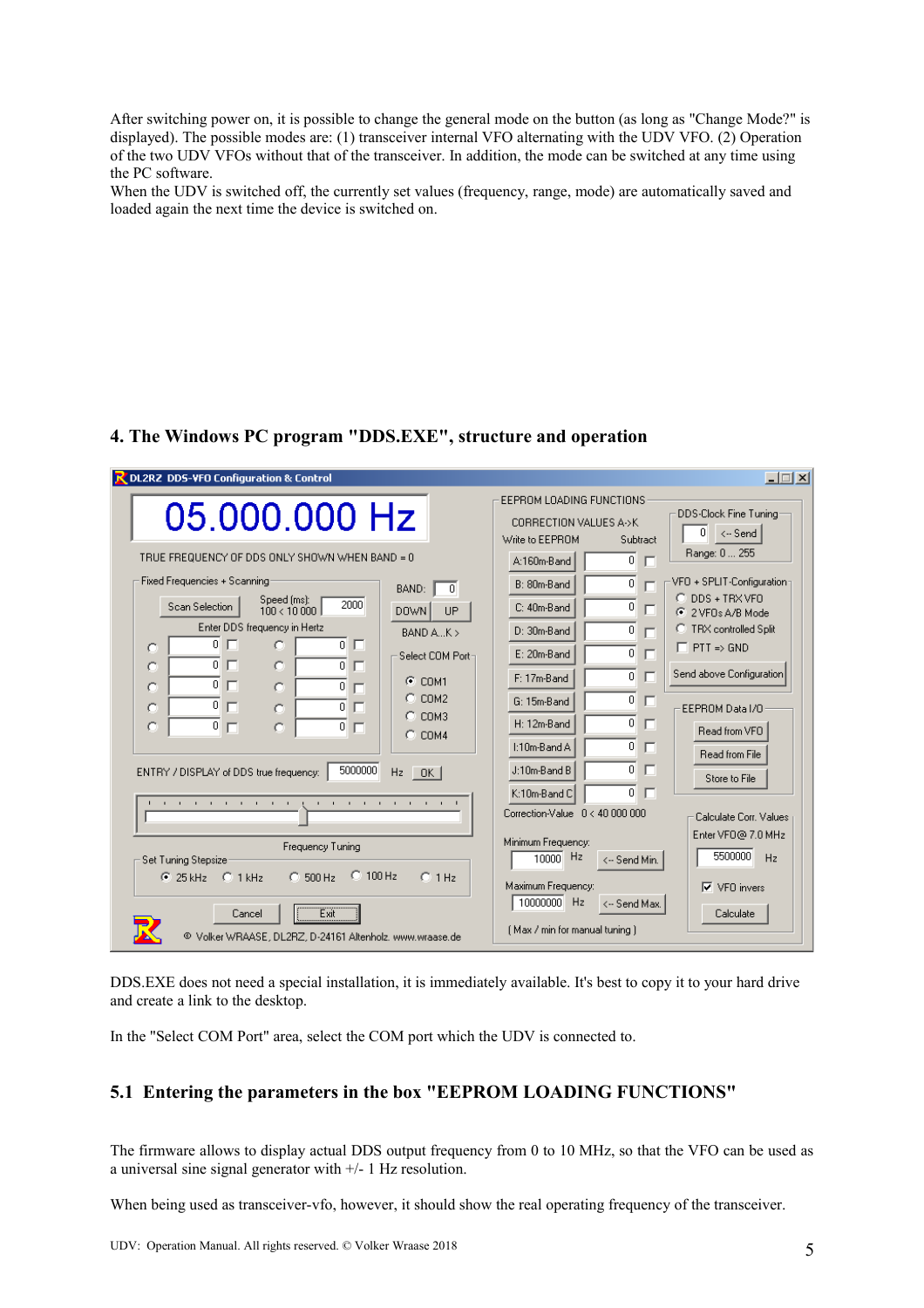For this, the value of the actual DDS frequency is mathematically converted using correction values which are stored in the VFOs EEPROM. Eleven such correction values are provided for a maximum of 11 bands, marked A, B, C, ...., K, which can be selected on the push-button of the UDV when simultaneously pressed the rotary knob. The respective band code letter appears at the far left of the first display-line. Since the displayed final operating frequency is calculated in the DDS-VFO itself with no feedback from the transceiver, care must be taken - to avoid irritation - that both units are always set to the same band. The HF-bands specified in the program window are not compulsory, the areas A to K may also be assigned differently.

Frequency stability and accuracy of the VFO depend exclusively on the corresponding values of the internal reference oscillator. In order to compensate for deviations in the range of approx. +/- 200 Hz, a fine adjustment of the global DDS computational constant has been provided in the upper right corner of the program window. The adjustment is best done on a precisely calibrated frequency counter, which is connected to the RF-OUT cinch socket of the UDV. For this adjustment, the original frequency must be displayed on the UDV display, i.e. A band must be set in which the correction value in the EEPROM is zero. This (global) adjustment should be made before proceeding to a fine correction of the individual band values A ... K. The numerical value in the "DDS-CLOCK fine tuning" box is varied until the display on the UDV matches that on the frequency counter.

In the "EEPROM LOADING FUNCTIONS" box, all the parameters that are important for the respective application of the VFO can be entered and transferred to the non-volatile EEPROM memory of the device. It is also possible to read these values out of the VFO ("Read from VFO" key). In addition, it is possible to create a file with the extension ".VFO" ("Store to File") and read it back into the program ("Read from File"). If you want to use the UDV with different transceivers, you can create the corresponding .VFO file for each transceiver.

To determine the correction values, the frequency plan of the transceiver need not be known in detail. It is sufficient to determine the transceiver VFO frequency associated with a certain reception frequency and to check whether the final operating frequency increases or decreases as the VFO frequency increases. In the event that the final frequency and VFO move in the same direction, the end frequency is formed by **adding** the correction value to the VFO frequency, in the case of inversing the final frequency it is obtained by **subtracting** the VFO frequency from the correction value; the respective box "Subtract" must then be activated. In the case that the VFO and the end frequency move in the same direction, a problem with above rule occurs in the 160m and 80m bands such that, on the one hand, addition must be used, but on the other, the frequency value to be displayed is lower than the VFO value. The correction value therefore is calculated such that a final frequency value results which is higher by 10 Mhz. This 10 MHz value is then made invisible in the display by suppressing the first digit. This trick automatically applies to the "A" and "B" bands, intended for the 160m and 80m bands. Since the correction values for each band are entered and stored separately, any deviations of the band- and sideband crystals can be taken into account, so that the actual frequency is always displayed correctly.

The following table shows an example of the values required for the DRAKE TR-7.

| l A: 160m Band | 6 450 000       | $G: 15m-Band$         | 15 950 000 |
|----------------|-----------------|-----------------------|------------|
| B: 80m-Band    | 8 450 000       | $H: 12m$ -Band        | 19 450 000 |
| $C: 40m$ -Band | 1950 000        | I: $10m$ Band A       | 22 950 000 |
| $D: 30m-Band$  | 4 9 5 0 0 0 0 0 | $J: 10m-Band B$       | 23 450 000 |
| E: 20m-Band    | 8 950 000       | $K: 10m$ -Band C      | 23 950 000 |
| F: 17m-Band    | 12 950 000      | K: Original frequency |            |

(VFO range: 5,050 MHz to 5,550 MHz, addition in all bands)

**Table :** Display-correction values for the DRAKE TR-7

It is recommended to set one of the ranges to zero in order to be able to display the original VFO frequency, preferably "K", which is intended for the barely used upper part of the 10m band.

 The program also includes a routine for automatically calculating the correction values for all HF bands, with only the actual VFO frequency having to be known when setting the transceiver to 7.0 MHz (in the program window at the bottom right). However, it is always advisable to fine-tune the automatically calculated values for each band. If the transceiver has a digital display, simply change the correction values until the DDS LCDindicator and the display in the transceiver match. For older devices without digital display, use the 100 kHz calibration generator or alternatively an external calibrated signal generator. The transceiver calibrator should first be tested, e.g. with the WWV signal, because calibration crystals can deviate considerably due to aging. For transceivers where the sideband is changed by switching the carrier crystals, it should be noted that the DDS VFO will only display the frequency correctly for the sideband normally used on the particular band.